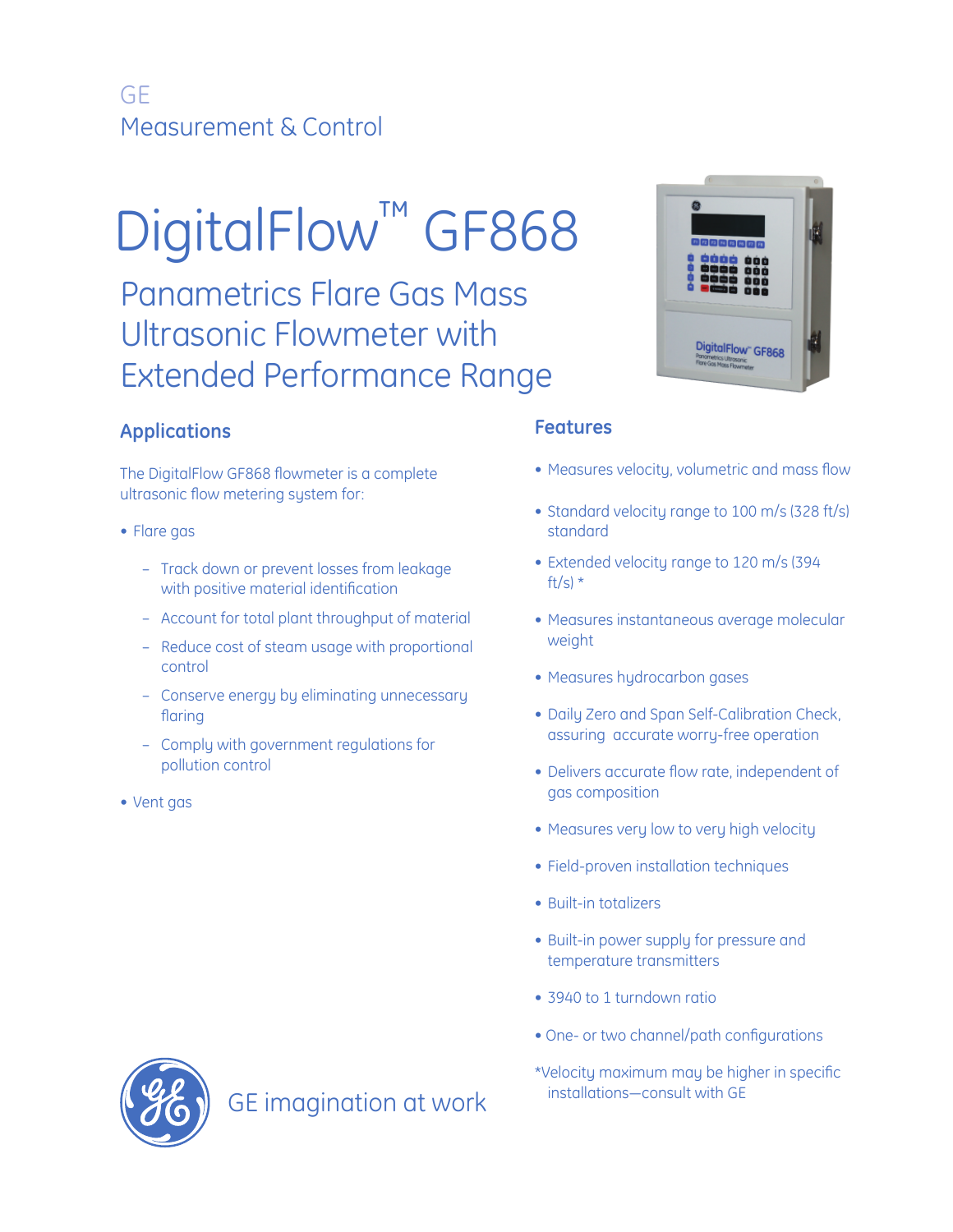# **Flare Gas Mass Flowmeter**

The DigitalFlow GF868 ultrasonic flowmeter uses the patented Correlation Transit-Time™ technique, digital signal processing, and an accurate method of calculating molecular weight. Add to these features the inherent advantages of ultrasonic flow measurement-reliability with no routine maintenance, high accuracy, fast response, wide rangeability―and the DigitalFlow GF868 flowmeter is the clear choice for flare gas applications.

# **Correlation Transit-Time Technology is Ideal for Flare Gas Flow Measurement**

The Correlation Transit-Time technique has distinct advantages over other methods of flare gas flow measurement, and it is used to solve a variety of difficult problems. Typically, gas in flare stacks, headers or laterals is a mixture of components from different sources. Flow rate in flare systems may be unsteady or even bidirectional. Pulsating pressure, varying composition and temperature, harsh environment, and wide flow range further complicate the measurement. The GF868 is designed for superior performance under these conditions.

# **Patented Molecular Weight Measurement Method**

The DigitalFlow GF868 uses a patented method for calculating the average molecular weight of hydrocarbon mixtures. This proprietary algorithm extends the range for measuring average molecular weight, while improving accuracy and compensating for nonhydrocarbon gases better than ever before possible. Higher accuracy mass flow data and more precise knowledge of flare gas composition can improve the efficiency of plant operation, enabling correct metering of steam injection at the flare tip, rapid troubleshooting of leaks into the flare stream, early detection of process control problems, and accurate plant balance.

# **Best Technology for Flare Gas**

Ultrasonic flow measurement, the ideal technology for flare gas applications, is independent of gas properties, and does not interfere with the flow in any way. All-metal ultrasonic transducers installed in the pipe send sound pulses upstream and downstream through the gas. From the difference in these transit times between the transducers, with and against the flow, the DigitalFlow GF868's onboard computer uses advanced signal processing and correlation detection to calculate velocity, and volumetric and mass flow rate. Temperature and pressure inputs enable the meter to calculate standard volumetric flow. For maximum accuracy, use the twochannel version and measure along two different paths at the same location. The two-channel meter can also measure the flow in two separate pipes or at two different places on the same pipe.



Typical meter set-up for standard volumetric or hydrocarbon mass flow

# **Simple Installation**

The flowmeter system consists of a pair of transducers for each channel, preamplifiers, and an electronics console. The transducers can be installed as part of a flowcell, or directly into the pipe with a hot- or cold-tapping procedure. The electronics console of the DigitalFlow GF868 meter can be located up to 1,000 ft (300 m) from





Standard transducer mounting configurations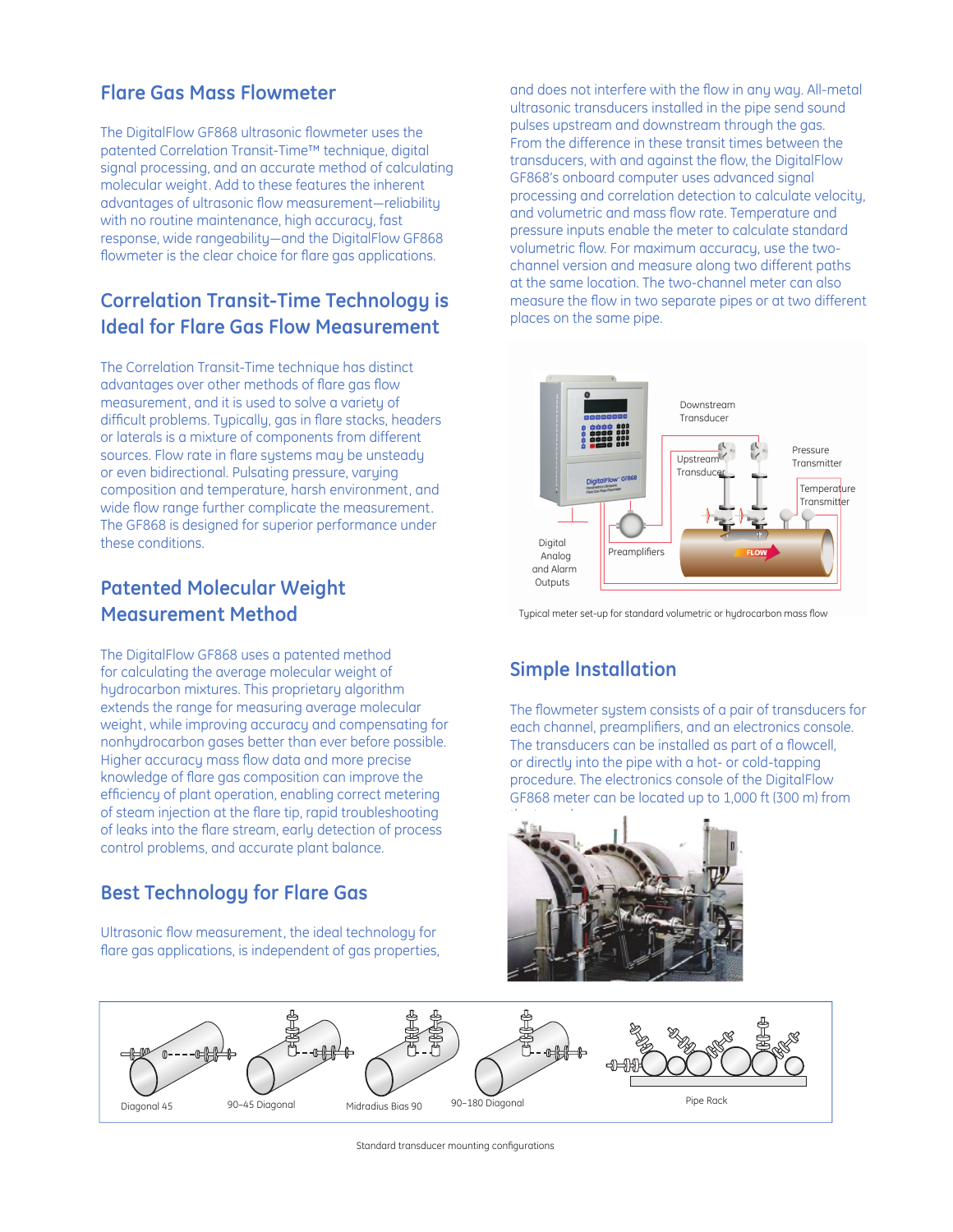# **One Meter, Wide Range of Flow Conditions**

#### **High Flow**

The DigitalFlow GF868 meter achieves a new standard rangeability of 3280 to 1 and a new Extended Range rangeability of 3940 to 1. It measures velocities from 0.1 to 328 ft/s (0.03 to 100 m/s) standard in both directions, while the Extended Range version measures velocities to 394 ft/s (120 m/s) in one direction, in steady or rapidly changing flow, in pipes from 2 in to 120 in  $(76 \text{ mm to } 3 \text{ m})$ in diameter. With this range of operation, one DigitalFlow GF868 flowmeter performs measurements under most of the conditions that may occur in a flare line on or offshore. The extended velocity range to 100 m/s is enabled in standard meters with no loss of accuracy.



Contact GE for the report *Ultrasonic Flowmeter for Accurately Measuring Flare Gas over a Wide Velocity Range*.

#### **Low Flow**

For base load operation the volumetric flow in flares is often in the range 0.1 to 1 f/s (0.03 to 0.3 m/s) and the flare gas flowmeter improves the accuracy over that range, but still measures at high velocity during facility relief or upset conditions. Additional paths, longer paths, unconventional configurations and location of paths are used to achieve accurate low flow measurements. A combination of two types of installation with a twochannel meter allows low flow to be measured by the Diagonal 45 configuration, and the high flow by the Bias 90 configuration. The Diagonal 45 path has a longer path length, and measures the low velocity with a high accuracy while the Bias 90 measures the midrange and high flow rates.



A pipe showing a set of nozzles for Bias 90 on the top and a set for a mid-radius Diagonal 45 below

# **Identify Leak Sources, Reduce Steam Usage and Improve Plant Material Balance**

Leaks and excess steam delivery are two major causes of loss of product and energy. Reducing them immediately improves the overall efficiency in refinery and chemical plant operation. Payback for the entire DigitalFlow GF868 installation usually occurs within a matter of months. The DigitalFlow GF868 can help save millions of dollars in reduced losses.

Once the sound speed of the gas has been determined by the DigitalFlow GF868, its on-board computer uses temperature and pressure inputs in conjunction with the sound speed to calculate instantaneous average molecular weight and mass flow rate of the gas. These parameters are used to help identify sources of leaks into the flare system. Detection of even a small increase in flow rate into the flare system may indicate a leak source such as partially unseated relief valve. An accompanying change in the average molecular weight of the flare gas may be used to help locate the leak source. Quick identification and elimination of leak sources into the flare system saves significant amounts of potentially lost energy and product.

Mass flow rate may be used to perform a mass balance calculation and to control flare tip steam injection. By knowing the exact amount of gas flow and average molecular weight in the flare stack, delivery of the correct amount of steam required at the flare tip can be accurately controlled. Steam usage can be reduced while maintaining compliance with pollution control regulations.

# **Designed for Flare Gas Environment**

The DigitalFlow GF868 flowmeter has no moving parts to clog or wear out. Its patented ultrasonic transducers are constructed of titanium or other metals that withstand the corrosive environment usually found in flare gas applications. The transducers are designed for use in hazardous locations. Wide rangeability allows measurement of flow rate from 0.1 up to 394 ft/s (0.03) to 120 m/s). In contrast to thermal flowmeters, the ultrasonic transit-time technique does not depend on the heat transfer coefficient of the flare aas and does not require regular maintenance. These and other features make the DigitalFlow GF868 unique among flare gas flowmeters.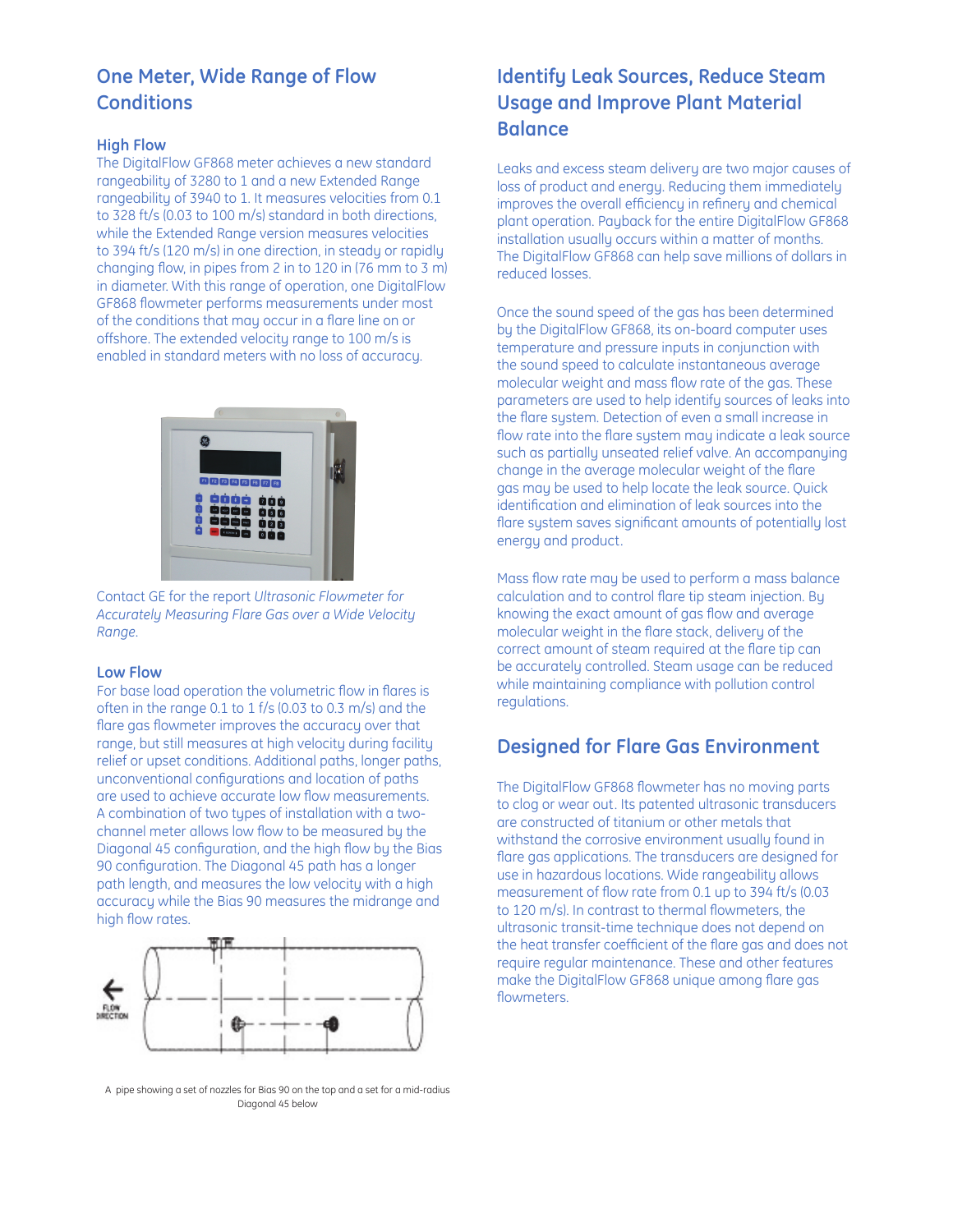# **GF868 Specifications**

# **Electronics**

#### **Flow Measurement**

Patented Correlation Transit-Time mode

#### **Enclosures**

- Standard: Epoxy-coated aluminum weatherproof Type 4X/IP66 Class I, Division 2, Groups A,B,C&D FM and CSA
- Optional: Stainless steel, fiberglass, explosion-proof, flameproof

#### **Dimensions**

- Weight 11 lb (5 kg)
- Size (h  $\times$  w  $\times$  d) 14.24 in  $\times$  11.4 in  $\times$  5.12 in (362 mm x 290 mm x 130 mm)

#### **Channels**

- Standard: One channel
- Optional: Two channels (for two pipes or two-path averaging)

#### **Display**

Two independent software-configurable 64 x 128 pixel backlit LCD graphic displays

#### **Keypad**

39-key tactile-feedback membrane

#### **Power Supplies**

- Standard: 100 to 130 VAC, 50/60 Hz or 200 to 240 VAC, 50/60 Hz
- Optional: 12 to 28 VDC, ±5%

*Note: For DC-powered meters, Class 2 rated supplies must be used for the line power.*

#### **Power Consumption**

20W maximum

## **Operating Temperature**

–4°F to 131°F (–20°C to 55°C)

## **Storage Temperature**

–67°F to 167°F (–55°C to 75°C)

#### **Standard Inputs**

Two isolated 0/4 to 20 mA inputs ( $121\Omega$ ) with integral 24 VDC power supply Namur NE043 compliant

*For required temperature and pressure inputs*

#### **Standard Outputs**

• Six 4 to 20 mA outputs, software assignable

- Two outputs with 550 $\Omega$  maximum load
- Four outputs with  $1000\Omega$  maximum load. Namur NE043 compliant

#### **Optional Inputs/Outputs**

There are four additional slots available for any combination of the following I/O boards:

- Analog output board with four isolated 0/4 to 20 mA outputs,  $1 \text{ k}\Omega$  maximum load
- Analog input board:,two types
	- With two isolated 4 to 20 mA inputs and 24V loop power
	- With two isolated, three-wire,  $100\Omega$  RTD inputs; span –148°F to 662°F (–100°C to 350°C);
- Totalizer/frequency output board
	- With four outputs per board, 10-kHz maximum.
- –Software-selectable functioning in two modes –Totalizer mode: Pulse per defined unit of parameter (e.g., 1 pulse/ft<sup>3</sup> or 1 pulse/0.028  $m^3$ ) – Frequency mode: frequency proportional to rate of parameter (e.g., 10 Hz =  $1 \text{ ft}^3/\text{h}$  or 0.028 m<sup>3</sup>/h)
- Alarm relay board with three hermetically sealed Form C relays; 120 VAC, 28 VDC maximum, 2A maximum; DC 56W maximum, AC 60 VA

#### **Digital Interfaces**

- Standard: RS232
- Optional: RS485 (multiuser)
- Optional: HART® protocol
- Optional: Modbus® RS485 or TCP/IP
- Optional: Ethernet TCP/IP
- Optional: OPC server
- Optional: Foundation Fieldbus Namur NE107 Compliant

#### **Site Parameter Programming**

Menu-driven operator interface using keypad and "soft" function keys

#### **Data Logging**

Memory capacity (linear and/or circular type) to log more than 43,000 flow data points

#### **Display Functions**

- Graphic display shows flow in numerical or graphic format
- Displays logged data and diagnostics

#### **European Compliance**

Complies with EMC Directive 2004/108/EC, 2006/95/EC LVD (Installation Category II, Pollution Degree 2) and PED 97/23/EC for DN<25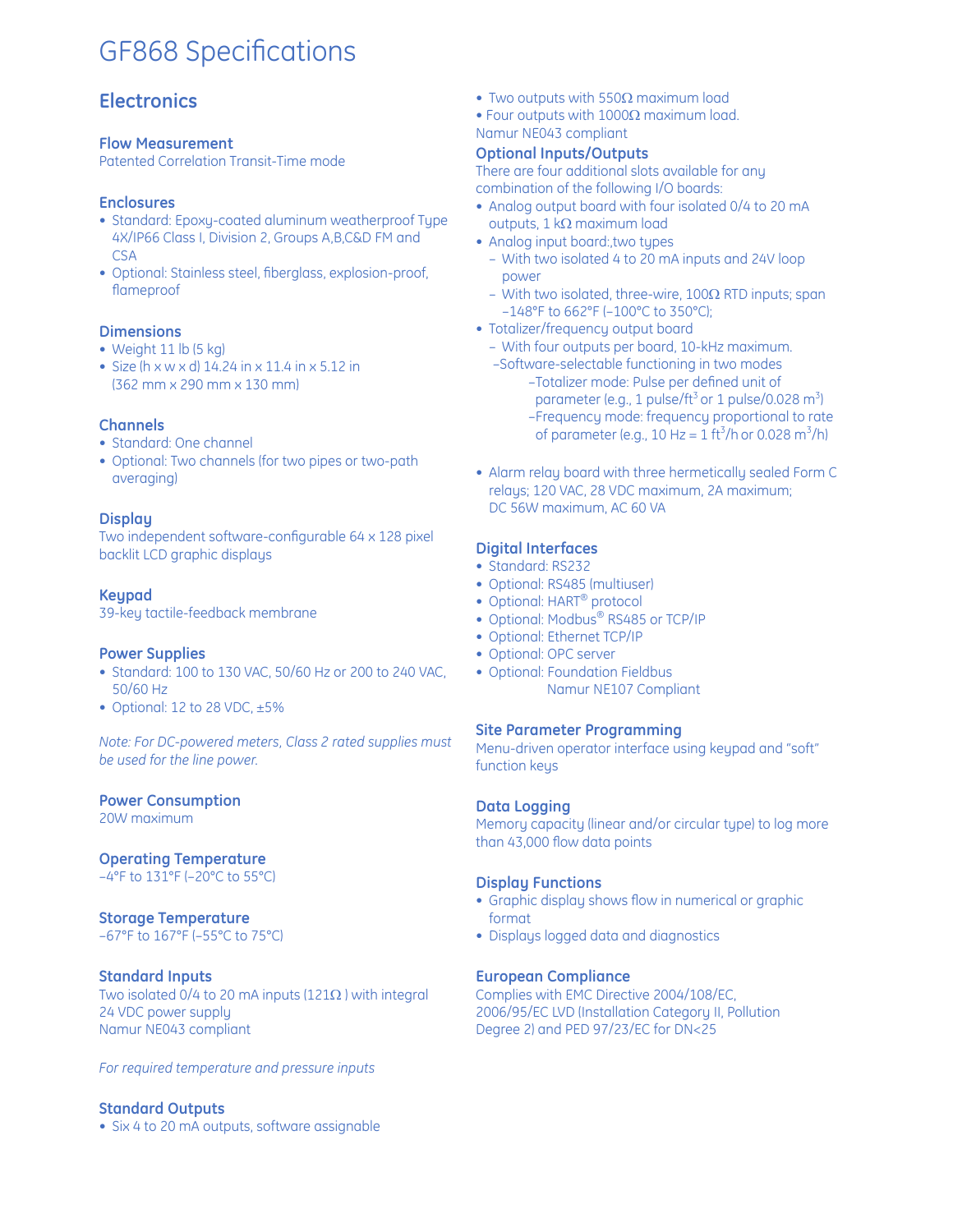# **T5/T17 Wetted Flow Ultrasonic Transducers**

#### **Temperature Ranges**

Normal Temperature: -55°C to 150°C)<br>Low Temperature (T5 Only): -220°C to -50°C Low Temperature (T5 Only):  $-220^{\circ}$ C to -50°C<br>High Temperature:  $-50^{\circ}$ C to 250°C High Temperature:

#### **Pressure Range**

Standard: -2 psig to 1500 psig (87.6 to 10300 kPa)

#### **Transducer Materials**

- Standard: Titanium
- Optional: Monel<sup>®</sup> or Hastelloy<sup>®</sup> alloys

#### **Process Connections**

Flanged and compression fittings

#### **Area Classifications**

Explosion-proof Div. 1, Class I, Group C, D Optional: Group B upon request ATEX II 2 G Ex d IIC T4, T3 or T2 Gb IECEx II 2 G Ex d IIC T4, T3 or T2

## **Insertion Mechanism**

#### **Standard and Extended Range**

3 in (76 mm) flange mounted packing gland and valve at equal mounting angle both up and downstream

#### **Preamplifier**

Transducer Mounted XAMP with transformer and BNC connections; requires one preamp/transformer per channel.

#### **Gain**

- Standard: 20
- Optional: 2, 10, 40 (factory selected)

#### **Temperature Range:**

-40°C to +60°C (-40°F to +140°F)

#### **Enclosure**

Explosion-proof Div. 1, Class I, Group C, D Optional: Group B upon request ATEX II 2 G Ex d IIC T6 IECEx II 2 G Ex d IIC T6

#### **Transducer Cables**

- Standard: (per pair of transducers)
- One pair of coaxial cables, type RG62 A/U, preamplifier to XGF868i electronics, lengths 3 m (10 ft) to 330 m (1000 ft) maximum
- Optional: flame retardant, armored cable;

## **Additional Options**

#### **PanaView™ PC-Interface Software**

The DigitalFlow GF868 communicates with a PC through a serial interface and Windows® operating systems. Features include site files, logs and other operations with a PC.

#### **Installation Flowcells**

Transducers and flowcells for specific applications are available. Consult GE for details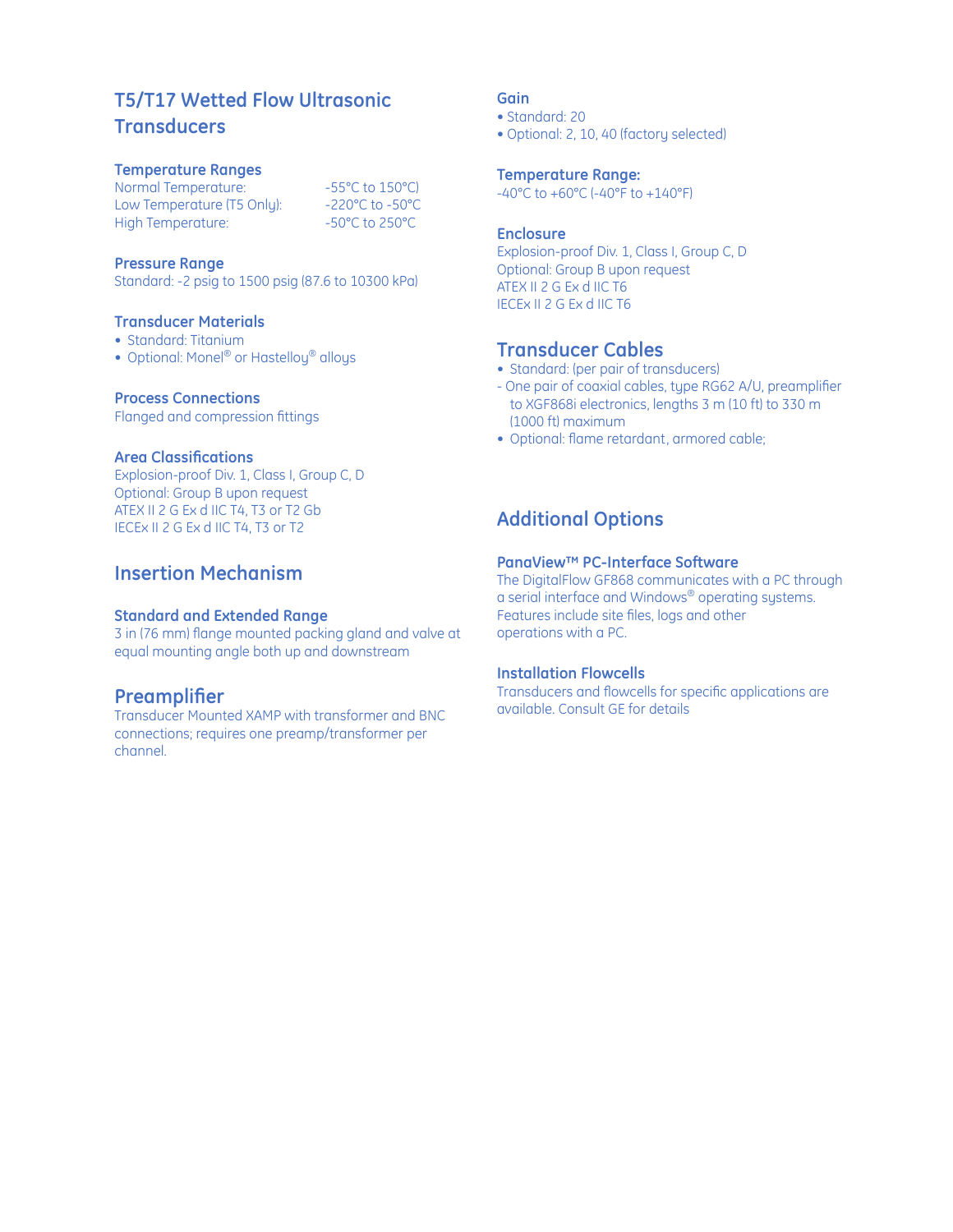# Flow Accuracy



| <b>Transducer Type</b>                                                                                                                                                                                                      | <b>T5 Wetted Transducer</b>                                                                                                                                                                                  |                   |                                   |                                     | <b>T17 Wetted Transducer</b>      |                   |                                   |                   |
|-----------------------------------------------------------------------------------------------------------------------------------------------------------------------------------------------------------------------------|--------------------------------------------------------------------------------------------------------------------------------------------------------------------------------------------------------------|-------------------|-----------------------------------|-------------------------------------|-----------------------------------|-------------------|-----------------------------------|-------------------|
| <b>Number of Paths</b>                                                                                                                                                                                                      | One Path                                                                                                                                                                                                     |                   | Two Paths                         |                                     | One Path                          |                   | Two Paths                         |                   |
|                                                                                                                                                                                                                             | <b>Flow Measurement Range</b>                                                                                                                                                                                |                   |                                   |                                     |                                   |                   |                                   |                   |
| <b>Standard Range</b>                                                                                                                                                                                                       | -328 to 328 ft/s (-100 to 100 m/s) - bidirectional                                                                                                                                                           |                   |                                   |                                     |                                   |                   |                                   |                   |
| <b>Extended Range</b>                                                                                                                                                                                                       | .1 to 394 ft/s (0.03 to 120 m/s) - non-bidirectional                                                                                                                                                         |                   |                                   |                                     |                                   |                   |                                   |                   |
|                                                                                                                                                                                                                             | <b>Applicable Pipe Sizes</b>                                                                                                                                                                                 |                   |                                   |                                     |                                   |                   |                                   |                   |
| <b>Diagonal 45</b>                                                                                                                                                                                                          | 3 in to 14 in (50 to 350 mm) OD                                                                                                                                                                              |                   |                                   | 14 in to 120 in (350 to 3000 mm) OD |                                   |                   |                                   |                   |
| Bias 90                                                                                                                                                                                                                     | Note $1 \& 2$                                                                                                                                                                                                |                   |                                   |                                     | Not Applicable                    |                   |                                   |                   |
|                                                                                                                                                                                                                             | Design Velocity Accuracy from 1 to 394 ft/s (0.3 to 120 m/s) - see notes below                                                                                                                               |                   |                                   |                                     |                                   |                   |                                   |                   |
| <b>Transducer Type</b>                                                                                                                                                                                                      | <b>T5 Wetted Transducer</b>                                                                                                                                                                                  |                   |                                   | <b>T17 Wetted Transducer</b>        |                                   |                   |                                   |                   |
| <b>Number of Paths</b>                                                                                                                                                                                                      | One Path                                                                                                                                                                                                     |                   | Two Paths                         |                                     | One Path                          |                   | Two Paths                         |                   |
|                                                                                                                                                                                                                             | 1 ft/s (0.3 m/s)                                                                                                                                                                                             | $>3$ ft/s (1 m/s) | 1 ft/s $(0.3 \text{ m/s})$        | $>3$ ft/s (1 m/s)                   | 1 ft/s (0.3 m/s)                  | $>3$ ft/s (1 m/s) | 1 ft/s (0.3 m/s)                  | $>3$ ft/s (1 m/s) |
| Pipe Dia. = 6 in. (150mm)</th <th><math>+2.5%</math></th> <th><math>+2.0%</math></th> <th><math>+2.0%</math></th> <th><math>+ -1.5%</math></th> <th><b>NA</b></th> <th><b>NA</b></th> <th><b>NA</b></th> <th><b>NA</b></th> | $+2.5%$                                                                                                                                                                                                      | $+2.0%$           | $+2.0%$                           | $+ -1.5%$                           | <b>NA</b>                         | <b>NA</b>         | <b>NA</b>                         | <b>NA</b>         |
| Pipe Dia. $>$ /= 6 in (150mm)                                                                                                                                                                                               | $+2.0%$                                                                                                                                                                                                      | $+2.0%$           | $+ -1.5%$                         | $+1.5%$                             | $+2.0%$                           | $+-2.0$           | $+ -1.5%$                         | $+ -1.5%$         |
|                                                                                                                                                                                                                             | Calibrated Velocity Accuracy from 1 to 394 ft/s (0.3 to 120 m/s) - see notes below                                                                                                                           |                   |                                   |                                     |                                   |                   |                                   |                   |
| <b>Transducer Type</b>                                                                                                                                                                                                      | <b>T5 Wetted Transducer</b>                                                                                                                                                                                  |                   |                                   |                                     | <b>T17 Wetted Transducer</b>      |                   |                                   |                   |
| <b>Number of Paths</b>                                                                                                                                                                                                      | One Path                                                                                                                                                                                                     |                   | Two Paths                         |                                     | One Path                          |                   | Two Paths                         |                   |
|                                                                                                                                                                                                                             | 1 ft/s (0.3 m/s)                                                                                                                                                                                             | $>3$ ft/s (1 m/s) | 1 ft/s $(0.3 \text{ m/s})$        | $>3$ ft/s (1 m/s)                   | 1 ft/s $(0.3 \text{ m/s})$        | $>3$ ft/s (1 m/s) | 1 ft/s (0.3 m/s)                  | $>3$ ft/s (1 m/s) |
| Pipe Dia. $\lt/= 6$ in. (150mm)                                                                                                                                                                                             | $+1.5%$                                                                                                                                                                                                      | $+ -1.0%$         | $+ -1.0%$                         | $+0.75%$                            | <b>NA</b>                         | <b>NA</b>         | <b>NA</b>                         | <b>NA</b>         |
| Pipe Dia. $>$ /= 6 in (150mm)                                                                                                                                                                                               | $+1.0%$                                                                                                                                                                                                      | $+ -1.0%$         | $+0.75%$                          | $+0.75%$                            | $+ -1.0%$                         | $+ -1.0%$         | $+ -0.75%$                        | $+ -0.75%$        |
|                                                                                                                                                                                                                             | <b>Mass Flow Accuracy</b>                                                                                                                                                                                    |                   |                                   |                                     |                                   |                   |                                   |                   |
| 2 to 120 kg                                                                                                                                                                                                                 | $+ -4.0%$<br>$+-3.1%$                                                                                                                                                                                        |                   |                                   |                                     | $+2.7%$                           |                   | $+2.3%$                           |                   |
|                                                                                                                                                                                                                             | <b>Molecular Weight Accuracy</b>                                                                                                                                                                             |                   |                                   |                                     |                                   |                   |                                   |                   |
| 2 to 120 kg/kmole                                                                                                                                                                                                           | $+1.8\%$ to $+2\%$                                                                                                                                                                                           |                   |                                   |                                     |                                   |                   |                                   |                   |
|                                                                                                                                                                                                                             | Flow Velocity Sensitivity from .1 to 1 ft/s (0.03 to .3 m/s)                                                                                                                                                 |                   |                                   |                                     |                                   |                   |                                   |                   |
| Pipe Dia. = 10 in. (250mm)                                                                                                                                                                                                  | $\pm 0.12$ in/s( $\pm 0.004$ m/s)                                                                                                                                                                            |                   | $\pm 0.08$ in/s( $\pm 0.003$ m/s) |                                     | <b>NA</b>                         |                   | <b>NA</b>                         |                   |
| Pipe Dia. $= 14$ in. (250mm)                                                                                                                                                                                                | $\pm 0.12$ in/s( $\pm 0.004$ m/s)                                                                                                                                                                            |                   | $\pm 0.08$ in/s( $\pm 0.003$ m/s) |                                     | $\pm 0.08$ in/s( $\pm 0.003$ m/s) |                   | $\pm 0.06$ in/s( $\pm 0.002$ m/s) |                   |
| Pipe Dia. $>$ /= 20 in. (500mm)                                                                                                                                                                                             | $\pm 0.12$ in/s( $\pm 0.004$ m/s)<br>$\pm 0.08$ in/s( $\pm 0.003$ m/s)<br>$\pm 0.06$ in/s( $\pm 0.002$ m/s)<br>$\pm 0.04$ in/s( $\pm 0.0015$ m/s)                                                            |                   |                                   |                                     |                                   |                   |                                   |                   |
| Note 1                                                                                                                                                                                                                      | Accuracy and sensitivity are dependent on pipe diameter, molecular weight and temperature. All accuracy specs assume molecular weights<br>greater than 24 kg/kmole and temperatures less than 100 °F (38 °C) |                   |                                   |                                     |                                   |                   |                                   |                   |
| Note 2                                                                                                                                                                                                                      | Accuracy is dependent on straight run. All accuracy specs assume a fully developed flow profile or a minimum straight run of 20D upstream<br>and 10D downstream                                              |                   |                                   |                                     |                                   |                   |                                   |                   |

Note 3 Stated accuracy may be achieved with total straight run as little as 10D/3D using flow profile correction - contact factory for details